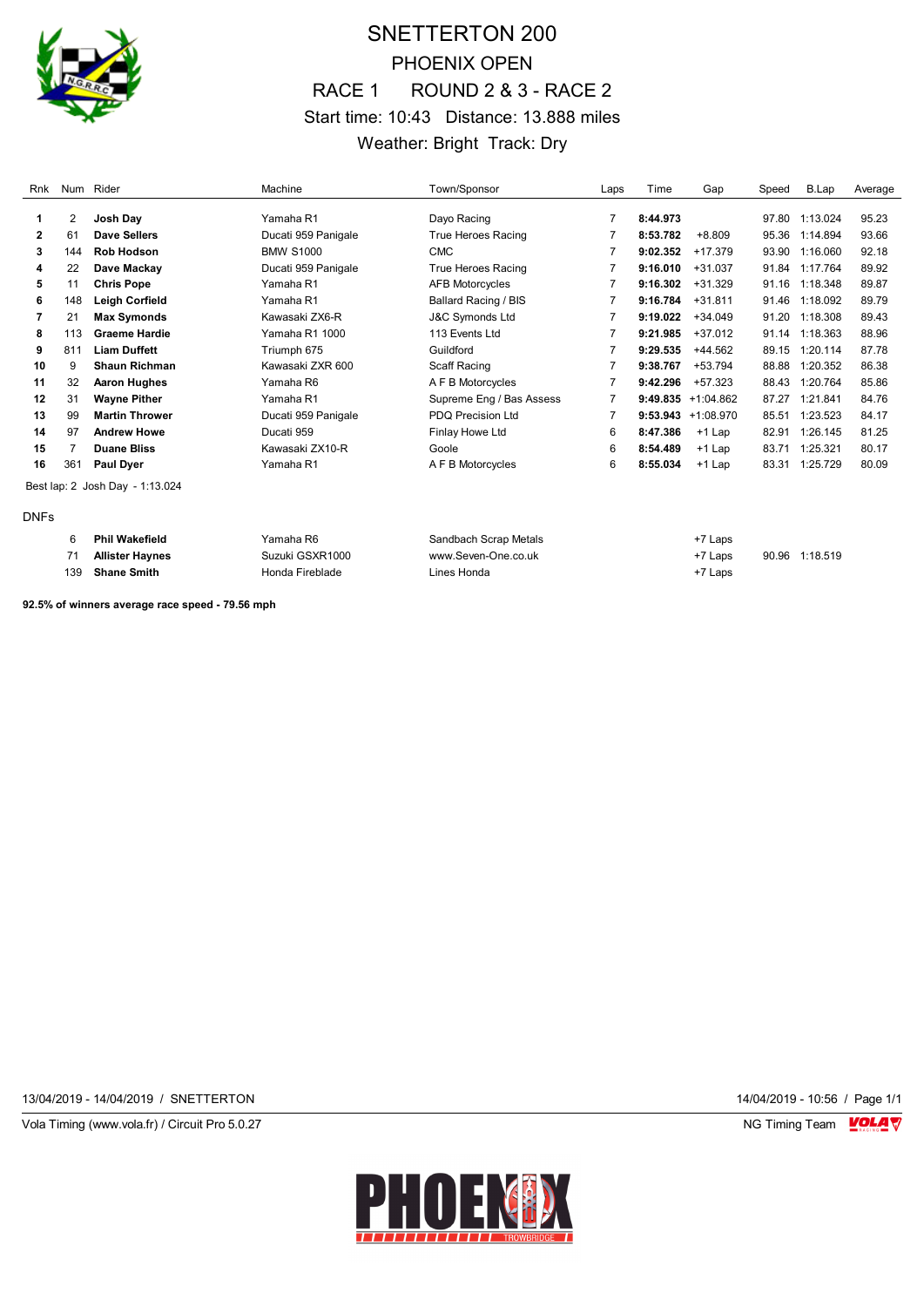

# SNETTERTON 200 PHOENIX OPEN

RACE 1 ROUND 2 & 3 - RACE 2

# LAP TIMES

| Lap              | Time                   | Lap            | Time                 | Lap            | Time                  |
|------------------|------------------------|----------------|----------------------|----------------|-----------------------|
|                  |                        |                |                      | 7              | 1:19.439              |
|                  | Aaron Hughes           |                | Dave Mackay          |                |                       |
|                  | <b>START</b>           |                | <b>START</b>         |                |                       |
| 1                |                        | 1              |                      | Josh Day       |                       |
| $\boldsymbol{2}$ | 1:23.199               | 2              | 1:19.066             |                |                       |
| 3                | 1:23.534               | 3              | 1:18.369             |                |                       |
| 4                | 1:22.047               | 4              | 1:17.764             |                | <b>START</b>          |
| 5                | 1:21.797               | 5              | 1:18.466             | $\mathbf{1}$   |                       |
| 6                | 1:20.764               | 6              | 1:17.913             | $\overline{c}$ | 1:15.765              |
| 7                | 1:21.545               | $\overline{7}$ | 1:17.940             | 3              | 1:15.020              |
|                  |                        |                |                      | 4              | 1:13.398              |
|                  |                        |                |                      | 5              | 1:13.176              |
|                  |                        |                |                      | 6              | 1:13.024              |
|                  | <b>Allister Haynes</b> |                | Dave Sellers         | 7              | 1:15.070              |
|                  | <b>START</b>           |                | <b>START</b>         |                |                       |
| $\mathbf{1}$     |                        | $\mathbf{1}$   |                      |                |                       |
| $\overline{c}$   | 1:19.548               | 2              | 1:15.491             |                | Leigh Corfield        |
| 3                | 1:19.172               | 3              | 1:14.894             |                |                       |
| 4                | 1:18.519               | 4              | 1:14.983             |                | <b>START</b>          |
|                  |                        | 5              | 1:15.184             | 1              |                       |
|                  |                        | 6              | 1:15.112             | $\overline{c}$ | 1:18.467              |
|                  |                        | 7              | 1:17.271             | 3              | 1:18.849              |
|                  | Andrew Howe            |                |                      | 4              | 1:18.289              |
|                  |                        |                |                      | 5              | 1:19.506              |
|                  | <b>START</b>           |                |                      | 6              | 1:18.181              |
| $\mathbf{1}$     |                        |                | Duane Bliss          | 7              | 1:18.092              |
| 2                | 1:27.366               |                |                      |                |                       |
| 3                | 1:26.145               |                | <b>START</b>         |                |                       |
| 4                | 1:26.655               | 1              |                      |                | Liam Duffett          |
| 5                | 1:26.928               | 2              | 1:29.280             |                |                       |
| 6                | 1:26.370               | 3              | 1:28.159             |                |                       |
|                  |                        | 4              | 1:26.050             |                | <b>START</b>          |
|                  |                        | 5              | 1:25.321             | 1              |                       |
|                  | Chris Pope             | 6              | 1:26.512             | $\overline{2}$ | 1:20.114              |
|                  |                        |                |                      | 3              | 1:20.559              |
|                  |                        |                |                      | 4              | 1:20.138              |
|                  | <b>START</b>           |                | Graeme Hardie        | $\,$ 5 $\,$    | 1:20.602              |
| $\mathbf{1}$     |                        |                |                      | 6              | 1:20.417              |
| $\sqrt{2}$       | 1:18.882               |                |                      | 7              | 1:20.235              |
|                  |                        |                | <b>START</b>         |                |                       |
| 3                | 1:19.074               |                |                      |                |                       |
| 4                | 1:19.159               | $\mathbf{1}$   |                      |                |                       |
| 5                | 1:18.529               | 2              | 1:18.561             |                |                       |
| 6                | 1:18.348               | 3              | 1:18.573             |                | <b>Martin Thrower</b> |
| $\boldsymbol{7}$ | 1:18.891               | 4              | 1:18.363             |                |                       |
|                  |                        | 5<br>6         | 1:18.918<br>1:19.192 |                | <b>START</b>          |

13/04/2019 - 14/04/2019 / SNETTERTON 14/04/2019 - 10:53 / Page 1/2

Vola Timing (www.vola.fr) / Circuit Pro 5.0.27 NG Timing Team NG Timing Team NG Timing Team NG Timing Team NG

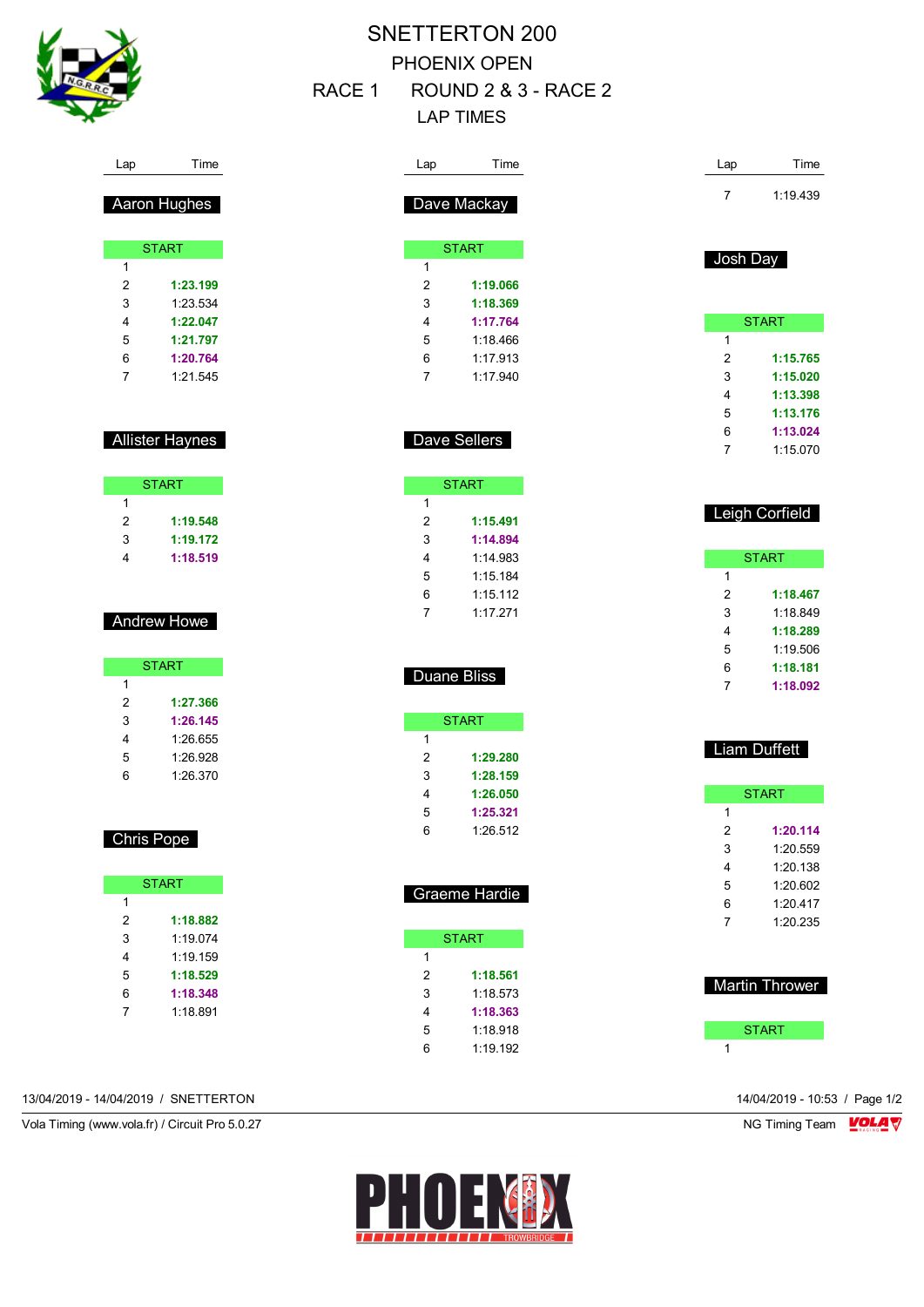#### SNETTERTON 200 PHOENIX OPEN RACE 1 ROUND 2 & 3 - RACE 2 LAP TIMES

| Time     |
|----------|
| 1:23.983 |
| 1:23.523 |
| 1:23.600 |
| 1:23.896 |
| 1.23738  |
| 1.24 046 |
|          |

### Max Symonds

| <b>START</b> |          |  |  |
|--------------|----------|--|--|
| 1            |          |  |  |
| 2            | 1:19.202 |  |  |
| 3            | 1:18.772 |  |  |
| 4            | 1.19.389 |  |  |
| 5            | 1:19.023 |  |  |
| 6            | 1:18.308 |  |  |
| 7            | 1:19.004 |  |  |

### Paul Dyer

|   | <b>START</b> |
|---|--------------|
| 1 |              |
| 2 | 1:29.081     |
| 3 | 1:28.809     |
| 4 | 1:27.356     |
| 5 | 1:25.729     |
| հ | 1:26.017     |

### Phil Wakefield

| <b>START</b> |  |
|--------------|--|
|              |  |

#### Rob Hodson

|   | <b>START</b> |
|---|--------------|
| 1 |              |
| 2 | 1:17.598     |
| 3 | 1:16.973     |
| 4 | 1:16.513     |
| 5 | 1:16.439     |
| 6 | 1:16.060     |
|   | 1.16.070     |

### Shane Smith



| Lap           | Time |
|---------------|------|
|               |      |
| Shaun Richman |      |
|               |      |
| <b>START</b>  |      |
|               |      |
|               |      |

| 2 | 1:23.528 |
|---|----------|
| 3 | 1:22.037 |
| 4 | 1:21.234 |
| 5 | 1.21 454 |
| 6 | 1:20.352 |
|   | 1:20.430 |

## Wayne Pither

| <b>START</b> |
|--------------|
|              |
| 1:24.370     |
| 1:23.313     |
| 1:23.185     |
| 1:22.832     |
| 1:22.348     |
| 1:21.841     |
|              |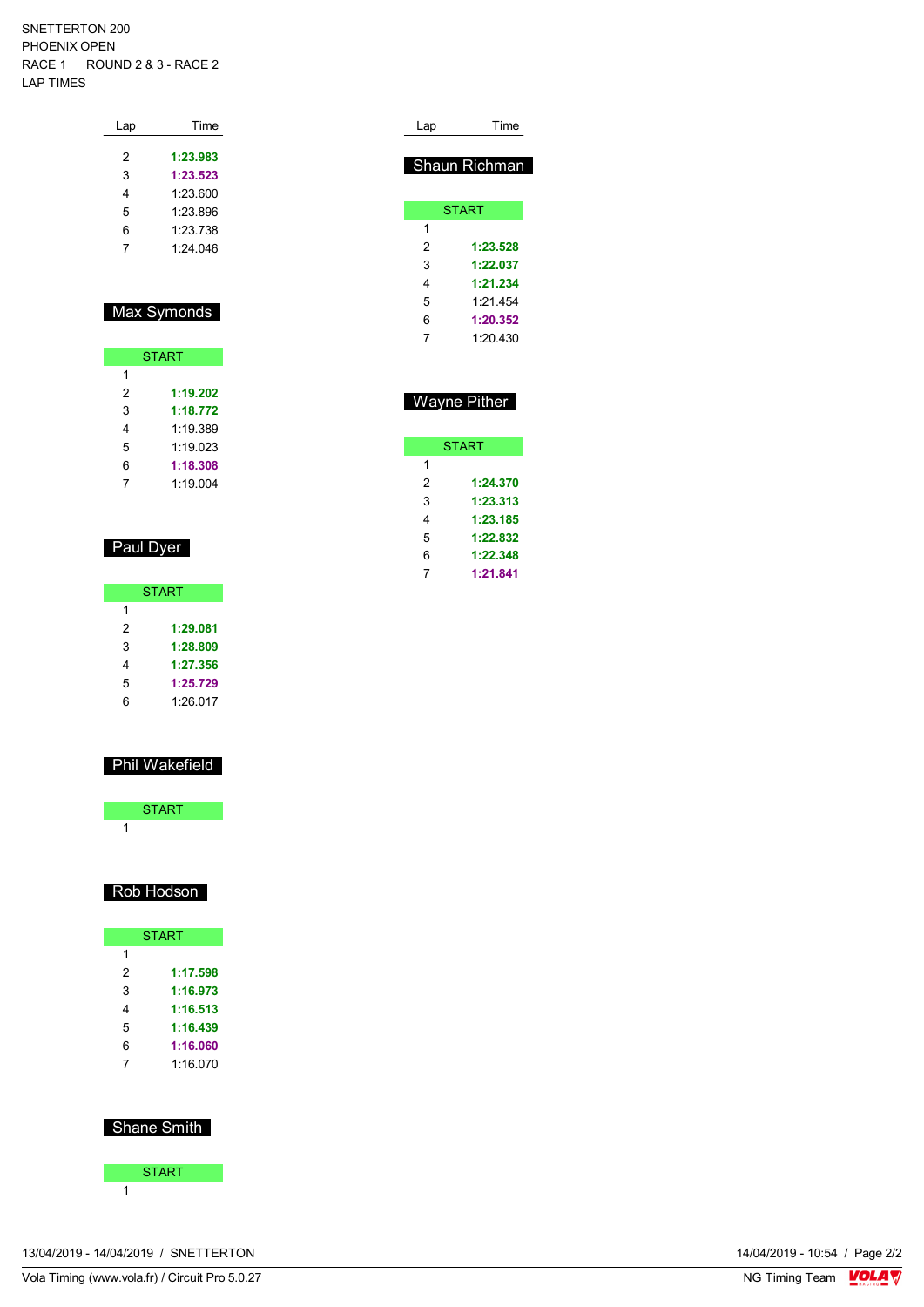

# SNETTERTON 200 PHOENIX OPEN RACE 1 ROUND 2 & 3 - RACE 2 LAP CHART

|                  | 11.            | 2. | 3.  | 4. | 5.  | 6.  | 7. | 8.  | -9. | 10. | 11. | 12. | 13. | 14. | 15. | 16. | 17. | 18. | 19. |
|------------------|----------------|----|-----|----|-----|-----|----|-----|-----|-----|-----|-----|-----|-----|-----|-----|-----|-----|-----|
| Start            |                |    |     |    |     |     |    |     |     |     |     |     |     |     |     |     |     |     |     |
| Lap 1            | $\mathbf{2}$   | 61 | 144 | 11 | 21  | 148 | 22 | 71  | 811 | 6   | 113 | 32  | 139 | 9   | 99  | 31  | 97  | 361 | 7   |
| Lap2             | $\overline{2}$ | 61 | 144 | 11 | 148 | 21  | 22 | 71  | 113 | 811 | 32  | 9   | 99  | 31  | 97  | 361 | 7   |     |     |
| Lap <sub>3</sub> | $\overline{2}$ | 61 | 144 | 11 | 148 | 21  | 22 | 71  | 113 | 811 | 9   | 32  | 99  | 31  | 97  | 361 | 7   |     |     |
| Lap <sub>4</sub> | $\overline{2}$ | 61 | 144 | 11 | 148 | 22  | 21 | 71  | 113 | 811 | 9   | 32  | 99  | 31  | 97  | 7   | 361 |     |     |
| Lap <sub>5</sub> | $\overline{2}$ | 61 | 144 | 11 | 22  | 148 | 21 | 113 | 811 | 9   | 32  | 31  | 99  | 97  | ۰,  | 361 |     |     |     |
| Lap6             | $\overline{2}$ | 61 | 144 | 11 | 22  | 148 | 21 | 113 | 811 | 9   | 32  | 31  | 99  | 97  | 7   | 361 |     |     |     |
| Lap 7            | $\mathbf{2}$   | 61 | 144 | 22 | 11  | 148 | 21 | 113 | 811 | 9   | 32  | 31  | 99  |     |     |     |     |     |     |

13/04/2019 - 14/04/2019 / SNETTERTON 14/04/2019 - 10:53 / Page 1/1

Vola Timing (www.vola.fr) / Circuit Pro 5.0.27 **NG Timing Team Monet Account Property** 

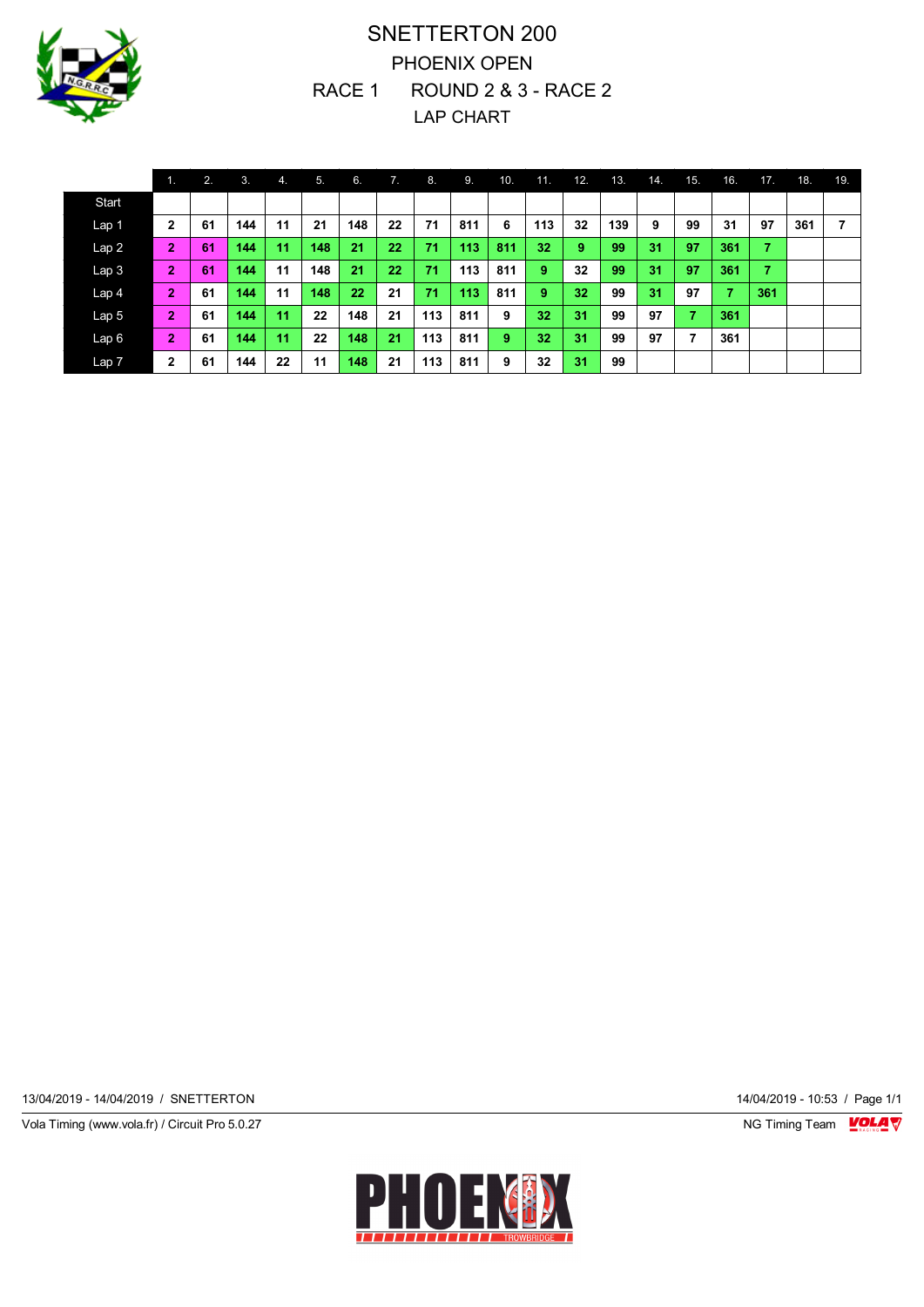

# SNETTERTON 200 PHOENIX OPEN RACE 11 ROUND 2 & 3 - RACE 3 STARTING GRID

8 Laps = 15.872 Km



13/04/2019 - 14/04/2019 / SNETTERTON 14/04/2019 - 10:54 / Page 1/1

Vola Timing (www.vola.fr) / Circuit Pro 5.0.27 NG Timing Team NG Timing Team NG Timing Team NG Timing Team NG

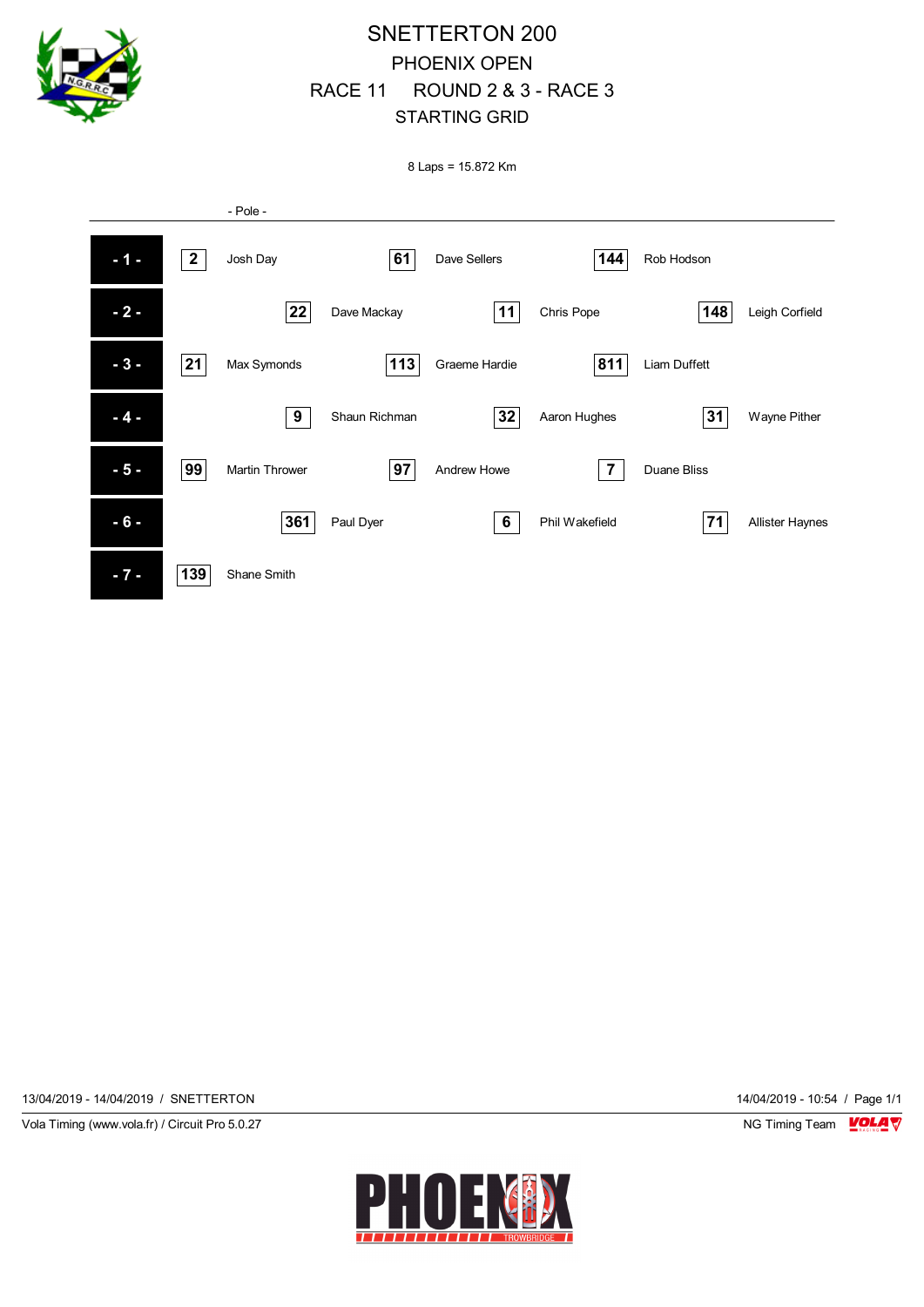

# SNETTERTON 200 PHOENIX OPEN RACE 11 ROUND 2 & 3 - RACE 3 Start time: 14:27 Distance: 13.888 miles Weather: Bright Track: Dry

| Rnk |     | Num Rider              | Machine             | Town/Sponsor               | Laps | Time     | Gap                   | Speed | B.Lap          | Average |
|-----|-----|------------------------|---------------------|----------------------------|------|----------|-----------------------|-------|----------------|---------|
|     |     | Josh Dav               | Yamaha R1           | Davo Racing                |      | 8:38.933 |                       |       | 98.48 1:12.526 | 96.34   |
| 2   | 61  | Dave Sellers           | Ducati 959 Panigale | True Heroes Racing         |      | 8:52.006 | $+13.073$             | 96.89 | 1:13.712       | 93.97   |
| 3   | 22  | Dave Mackav            | Ducati 959 Panigale | True Heroes Racing         |      | 9:02.149 | $+23.216$             | 94.36 | 1:15.689       | 92.21   |
| 4   |     | <b>Chris Pope</b>      | Yamaha R1           | AFB Motorcycles            |      | 9:02.405 | $+23.472$             |       | 94.29 1:15.744 | 92.17   |
| 5   | 148 | Leigh Corfield         | Yamaha R1           | Ballard Racing / BIS       |      | 9:14.223 | $+35.290$             |       | 91.75 1:17.841 | 90.21   |
| 6   | 21  | <b>Max Symonds</b>     | Kawasaki ZX6-R      | <b>J&amp;C Symonds Ltd</b> |      | 9:28.285 | $+49.352$             | 90.72 | 1:18.726       | 87.97   |
|     | 9   | <b>Shaun Richman</b>   | Kawasaki ZXR 600    | Scaff Racing               |      | 9:38.657 | $+59.724$             | 89.68 | 1:19.640       | 86.40   |
| 8   | 32  | <b>Aaron Hughes</b>    | Yamaha R6           | A F B Motorcycles          |      |          | $9:39.468 +1:00.535$  | 89.06 | 1:20.194       | 86.28   |
| 9   | 117 | <b>Richard Stather</b> | Yamaha              | RS Moto Racing             |      |          | $9:45.542 + 1:06.609$ | 88.05 | 1:21.115       | 85.38   |
| 10  | 128 | <b>Kevin Clarke</b>    | Suzuki GSXR 1000    | Ipswich                    | 6    | 8:40.125 | $+1$ Lap              | 84.89 | 1:24.134       | 82.39   |
| 11  | 361 | <b>Paul Dyer</b>       | Yamaha R1           | A F B Motorcycles          | 6    | 8:41.516 | $+1$ Lap              | 84.12 | 1:24.901       | 82.17   |
| 12  |     | <b>Duane Bliss</b>     | Kawasaki ZX10-R     | Goole                      | 6    | 8:56.303 | $+1$ Lap              | 82.30 | 1:26.781       | 79.90   |

Best lap: 2 Josh Day - 1:12.526

**92.5% of winners average race speed - 89.11 mph**

13/04/2019 - 14/04/2019 / SNETTERTON 14/04/2019 - 14:40 / Page 1/1

Vola Timing (www.vola.fr) / Circuit Pro 5.0.27 NG Timing Team VOLA V

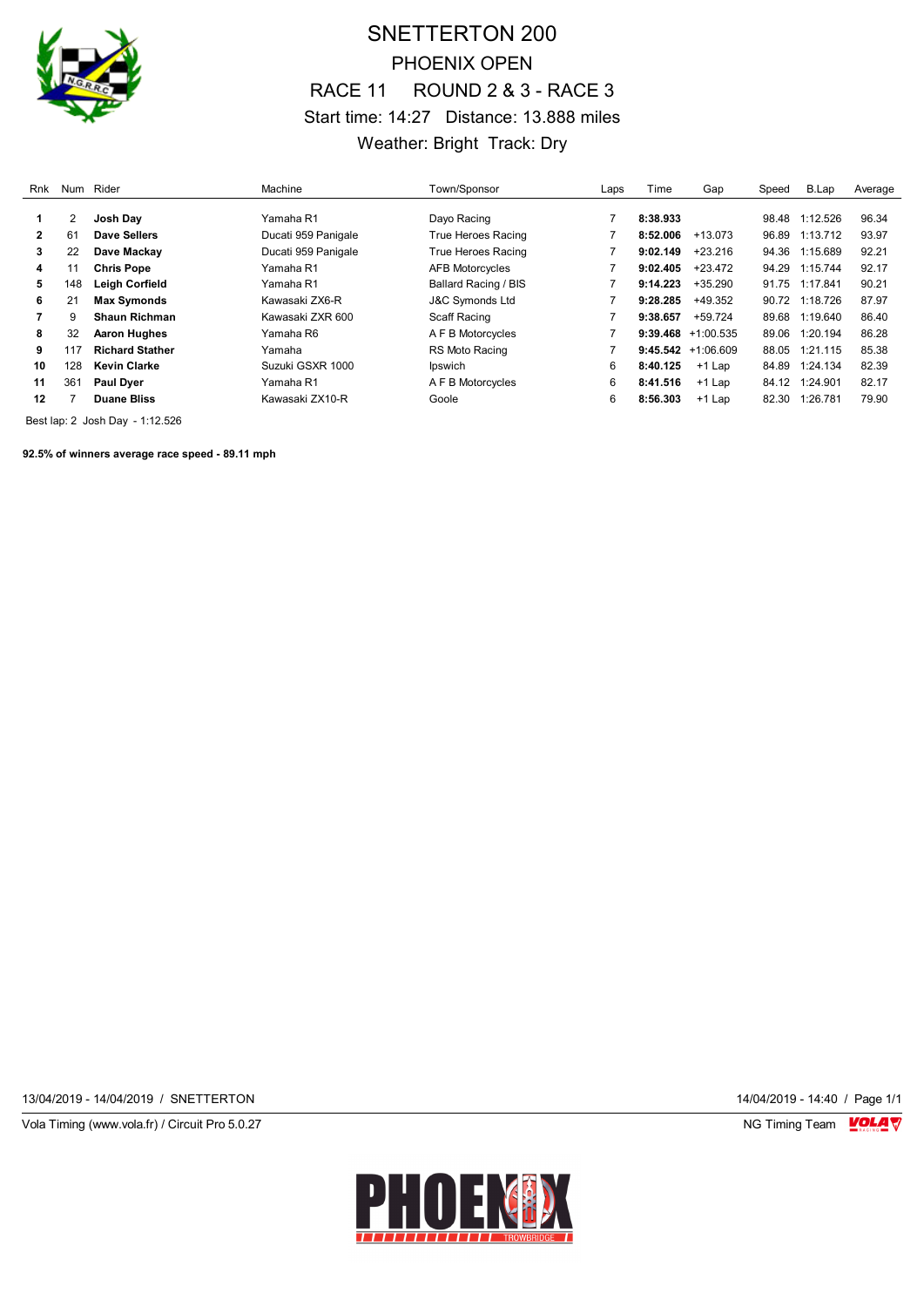

# SNETTERTON 200 PHOENIX OPEN RACE 11 ROUND 2 & 3 - RACE 3 LAP TIMES

| Lap            | Time         |
|----------------|--------------|
| 5              | 1:14.081     |
| 6              | 1:13.712     |
| $\overline{7}$ | 1:16.332     |
|                |              |
|                |              |
|                | Duane Bliss  |
|                |              |
|                | <b>START</b> |
|                |              |
| 1              |              |
| 2              | 1:27.061     |
| 3              | 1:26.781     |
| 4              | 1:28.289     |
| 5              | 1:28.655     |
| 6              | 1:28.328     |
|                |              |
|                |              |

|--|

|   | <b>START</b> |
|---|--------------|
| 1 |              |
| 2 | 1:13.382     |
| 3 | 1:12.924     |
| 4 | 1:12.526     |
| 5 | 1:12.577     |
| 6 | 1:13.700     |
| 7 | 1:13.866     |

| 5 | 1:12.577 |  |
|---|----------|--|
| 6 | 1:13.700 |  |
| 7 | 1:13.866 |  |
|   |          |  |
|   |          |  |

|   | START    |
|---|----------|
| 1 |          |
| 2 | 1:25.576 |
| 3 | 1:24.904 |
| 4 | 1:25.605 |
| 5 | 1:24.689 |
| 6 | 1:24.134 |

Kevin Clarke

| Leigh Corfield |  |
|----------------|--|
| <b>START</b>   |  |

| 2 | 1:18.240 |
|---|----------|
| 3 | 1:17.921 |
| 4 | 1.18179  |
| 5 | 1.18.368 |
| ี | 1.17997  |
| 7 | 1:17.841 |
|   |          |

Lap Time

| Max Symonds |          |  |  |  |  |  |  |
|-------------|----------|--|--|--|--|--|--|
|             | START    |  |  |  |  |  |  |
| 1           |          |  |  |  |  |  |  |
| 2           | 1:22.359 |  |  |  |  |  |  |
| 3           | 1:19.767 |  |  |  |  |  |  |
| 4           | 1:18.785 |  |  |  |  |  |  |
| 5           | 1:18.726 |  |  |  |  |  |  |
| 6           | 1:19.231 |  |  |  |  |  |  |
|             | 1:18.983 |  |  |  |  |  |  |

|   | гauι ⊔y <del>c</del> ı |
|---|------------------------|
|   |                        |
|   | <b>START</b>           |
| 1 |                        |
| 2 | 1:25.700               |
| 3 | 1:25.129               |
| 4 | 1:24.976               |
| 5 | 1:26.528               |
| 6 | 1:24.901               |

Paul Dyer

| <b>Richard Stather</b> |  |
|------------------------|--|
|                        |  |

| <b>START</b> |          |  |  |  |  |  |  |
|--------------|----------|--|--|--|--|--|--|
| 1            |          |  |  |  |  |  |  |
| 2            | 1:23.263 |  |  |  |  |  |  |
| 3            | 1:22.576 |  |  |  |  |  |  |
| 4            | 1:21.430 |  |  |  |  |  |  |
| 5            | 1:21.115 |  |  |  |  |  |  |
| 6            | 1:22.190 |  |  |  |  |  |  |
| 7            | 1:22.282 |  |  |  |  |  |  |

Chris Pope

Г

Lap Time

Aaron Hughes

**START** 

 **1:23.056 1:22.382 1:21.742 1:21.457 1:21.041 1:20.194**

| <b>START</b> |          |  |  |  |  |  |  |
|--------------|----------|--|--|--|--|--|--|
| 1            |          |  |  |  |  |  |  |
| 2            | 1:16.085 |  |  |  |  |  |  |
| 3            | 1 16 743 |  |  |  |  |  |  |
| 4            | 1:16.004 |  |  |  |  |  |  |
| 5            | 1:16.829 |  |  |  |  |  |  |
| 6            | 1:15.744 |  |  |  |  |  |  |
|              | 1.15961  |  |  |  |  |  |  |

### Dave Mackay

| <b>START</b> |          |  |  |  |  |  |
|--------------|----------|--|--|--|--|--|
| 1            |          |  |  |  |  |  |
| 2            | 1:16.574 |  |  |  |  |  |
| 3            | 1.17 058 |  |  |  |  |  |
| 4            | 1:16.571 |  |  |  |  |  |
| 5            | 1:15.986 |  |  |  |  |  |
| 6            | 1:15.689 |  |  |  |  |  |
|              | 1:16.015 |  |  |  |  |  |

### Dave Sellers

|   | <b>START</b> |
|---|--------------|
| 1 |              |
| 2 | 1:15.550     |
| 3 | 1:14.773     |
|   | 1:14.487     |

13/04/2019 - 14/04/2019 / SNETTERTON 14/04/2019 - 14:38 / Page 1/2

Vola Timing (www.vola.fr) / Circuit Pro 5.0.27 NG Timing Team NG Timing Team NG Timing Team NG Timing Team NG

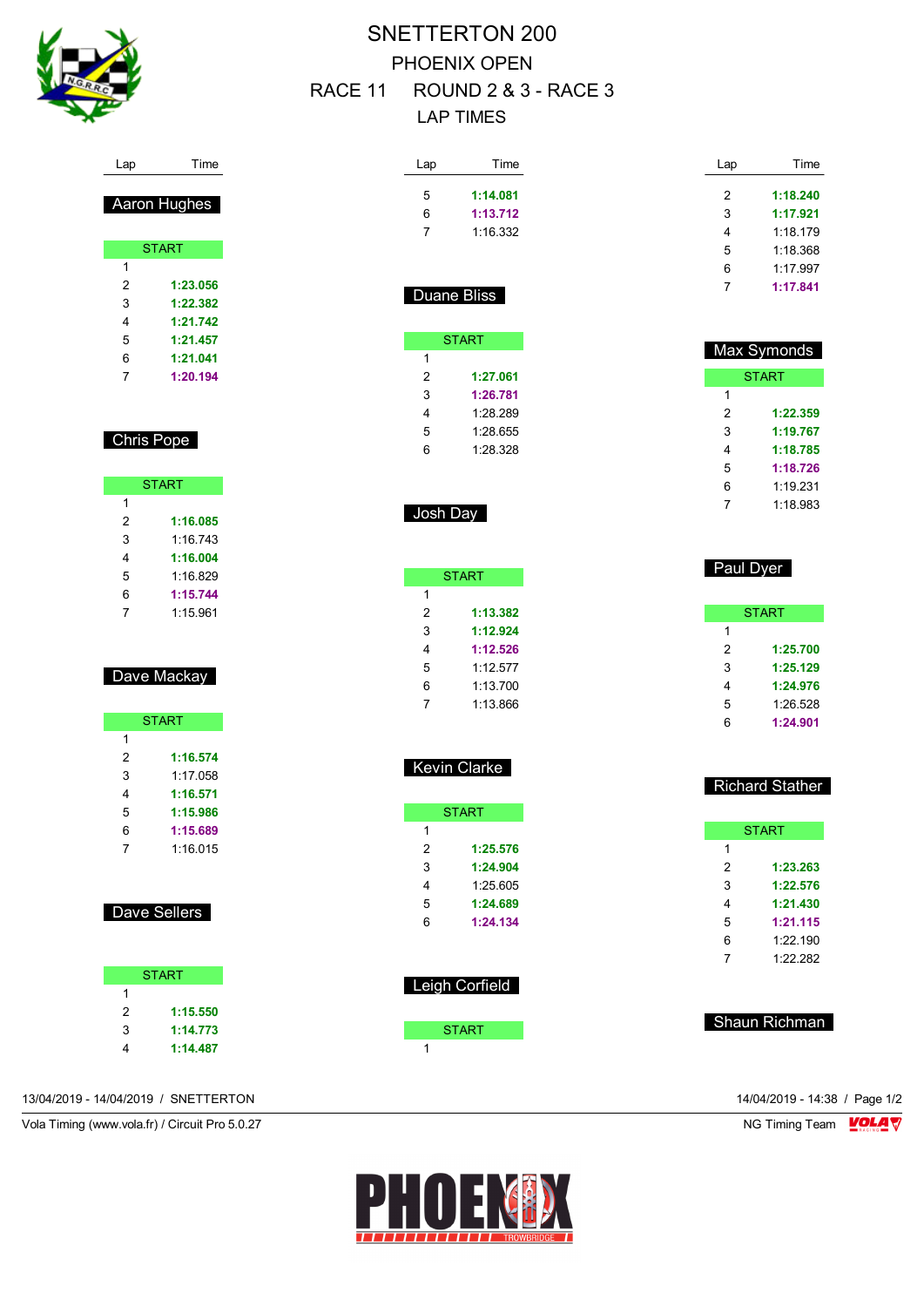SNETTERTON 200 PHOENIX OPEN RACE 11 ROUND 2 & 3 - RACE 3 LAP TIMES

| Lap | Time         |
|-----|--------------|
|     |              |
|     | <b>START</b> |
| 1   |              |
| 2   | 1:23.346     |
| 3   | 1:22.644     |
| 4   | 1:21.584     |
| 5   | 1:21.056     |
| 6   | 1:20.611     |
| 7   | 1:19.640     |

14/04/2019 - 14:38 / Page 2/2<br>NG Timing Team  $\frac{\text{VOLA}}{\text{V}}$